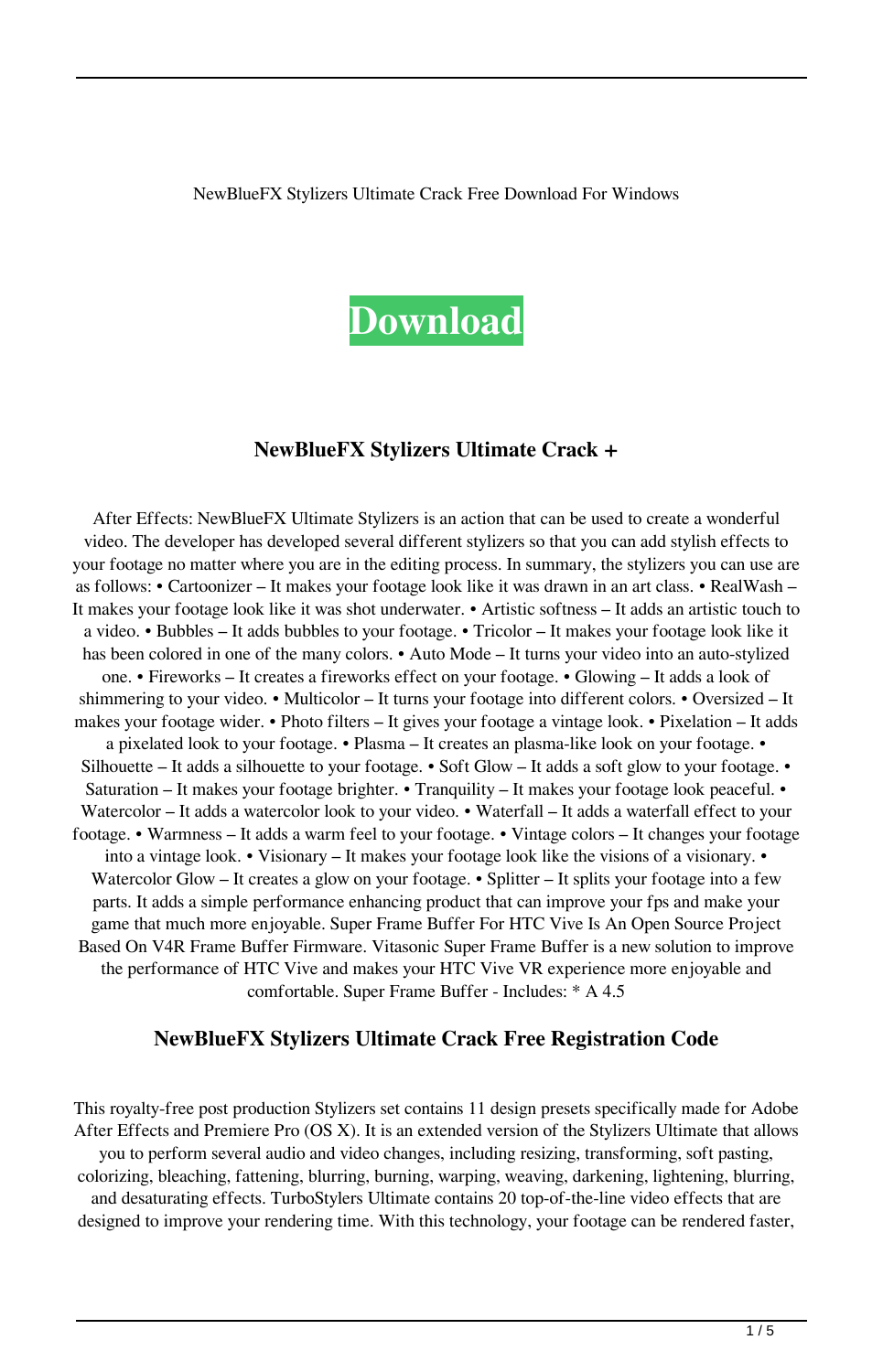and most of the effects include the in-camera raw capability that allows you to apply these effects before even starting to edit your footage. Work with RAW footage and no post-processing Everything is set-up to work with RAW footage, so that you can combine its frame rates to get the best quality. Apply effects to RAW footage with no post-processing You will also be able to directly apply all of the included effects to your RAW footage without having to go through the traditional process of creating a sequence in After Effects. Therefore, once you are done editing your footage, you can easily apply the effects to your RAW footage, so that you can further improve the quality of your frames. All you need to do is go to Movie > Sequence Effects > Apply to Video, navigate to the desired folder and choose the suitable presets (these can be used to retain the original look of the frames of your RAW footage, or to give them an artistic touch). TurboStylers Ultimate can be used to enhance video for a wide range of uses This advanced suite of 20 effects is perfect for improving your footage quality, workflow, workflow, and workflow. It contains all the effects you need to give your footage an original look, make it feel more cinematic or artistic and thus help you turn your original footage into an enhanced version. The possibilities are endless. For example, you can add a boost to a shot, create a contrast transformation or slim down your footage, create a kind of black and white effect, or apply a lomo effect, to make your footage look "luminous". TurboStylers Ultimate contains a wide range of different effects, such as: 1- NewBlueFX Stylizers Ultimate: Highlights This royalty-free post production Stylizers set contains 11 design presets a69d392a70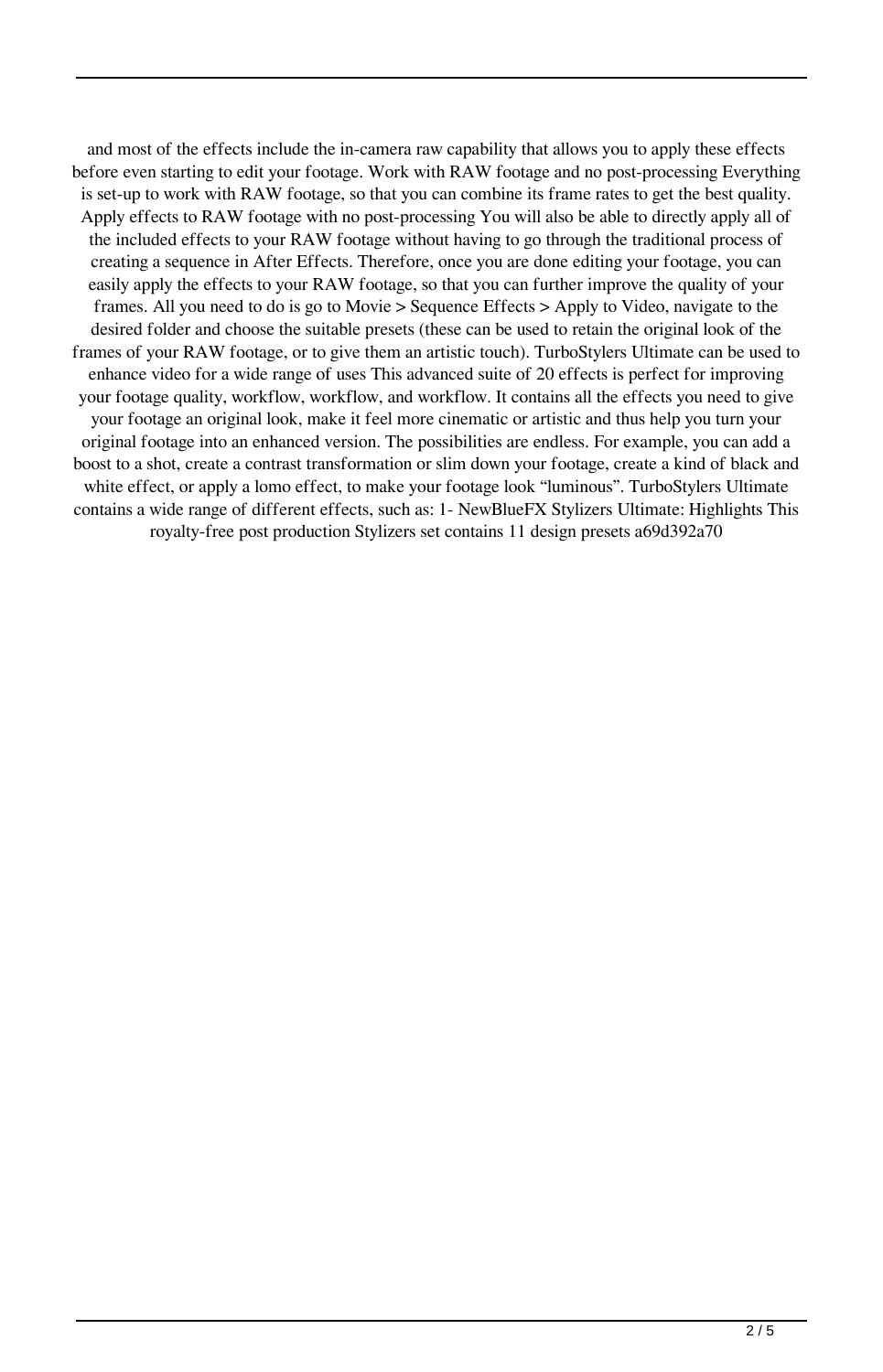## **NewBlueFX Stylizers Ultimate Crack**

The software offers you a selection of spectacular presets, so you can instantly apply one of them to your processed video. You can benefit from a wide range of effects, such as sharpening, black & white, line art, cartoon style and so on. Moreover, you can combine two or more effects and save the result for future use. Moreover, you can read how to use the software to learn how to enhance your videos, even if you have no previous experience. How to Install and Use NewBlueFX Stylizers Ultimate: Installing NewBlueFX Stylizers Ultimate is very easy, as it is merely a single executable file. Once you double-click on the downloaded file, you are prompted with a small setup window. Just confirm that you want to install and that you are willing to accept the software's license, then click on the Agree button. The software will detect all the video editing apps installed on your computer, and you will be prompted to accept the necessary licenses. Once all is done, the software will tell you whether your video host supports the included effects or not, and it will be properly installed. NewBlueFX Stylizers Ultimate is a simple, yet powerful application that comes with a wide range of effects that can seamlessly be applied to videos without the need for prior editing experience. It is compatible with a wide range of video editing programs and can be used to enhance or beautify any processed clip. Therefore, you can benefit from its wide range of effects, even if you have no previous experience in video editing. Try Now! NewBlueFX Stylizers Ultimate Introduction You can now get the Spotify app for free. This will bring lots of music in your life and it is totally free. If you need to share music files from your computer, download the best file sharing application on the market as Windows 7. It is free. You will love sharing music on Windows 10 PC.It is a simple yet powerful application that allows you to listen to your favorite songs anytime, anywhere at the tap of the finger. You will love listening to music on Windows 10 PC.You can use Spotify Music as another playlist service in Windows Media Player This tutorial will guide you to setup, how to download and how to install Spotify app on Windows. Advantages of Spotify App for Windows 10 It is based on latest technology and you can listen to the best music anywhere and anytime. You will love listening to music in Windows

### **What's New In?**

Be able to apply a wide range of effects to your videos: • Add colorful filters to your videos, such as waves, bees, vegetables or neutral colors. • Replace the video's color palette with various artistic, glossy or watery effects. • Easily create multiple effects for one video scene, such as withes, abstract art, fire or glowing effects. • Add multiple effects to one video scene simultaneously, whether they are live effects (watercolor, glows) or when the clips are already processed (cartoon, illusion, etc.). • Easily manage the applied effects and rename them within one single interface. About NewBlueFX Technologies: NewBlueFX Technologies is a software development company based in Tel Aviv, Israel. It specializes in making effective, quality video editing and graphic design software. In its products, NewBlueFX Technologies sees first and foremost the user experience. It aims to provide the best quality video editing and graphic design software in the market. NewBlueFX Technologies' products include the Qfilters for Adobe Premiere, Sony Vegas Pro and Blackmagic Resolve, and the Qtoolkit for Sony Vegas Pro. NewBlueFX Technologies provides its products as apps and for PCs. You can find out more about its products on its website, as well as on its facebook page: For more information, please visit www.newbluefx.com and www.facebook.com/NewBlueFX. This tutorial teaches you how to use Adobe After Effects to fully customize the cropping and beautifying options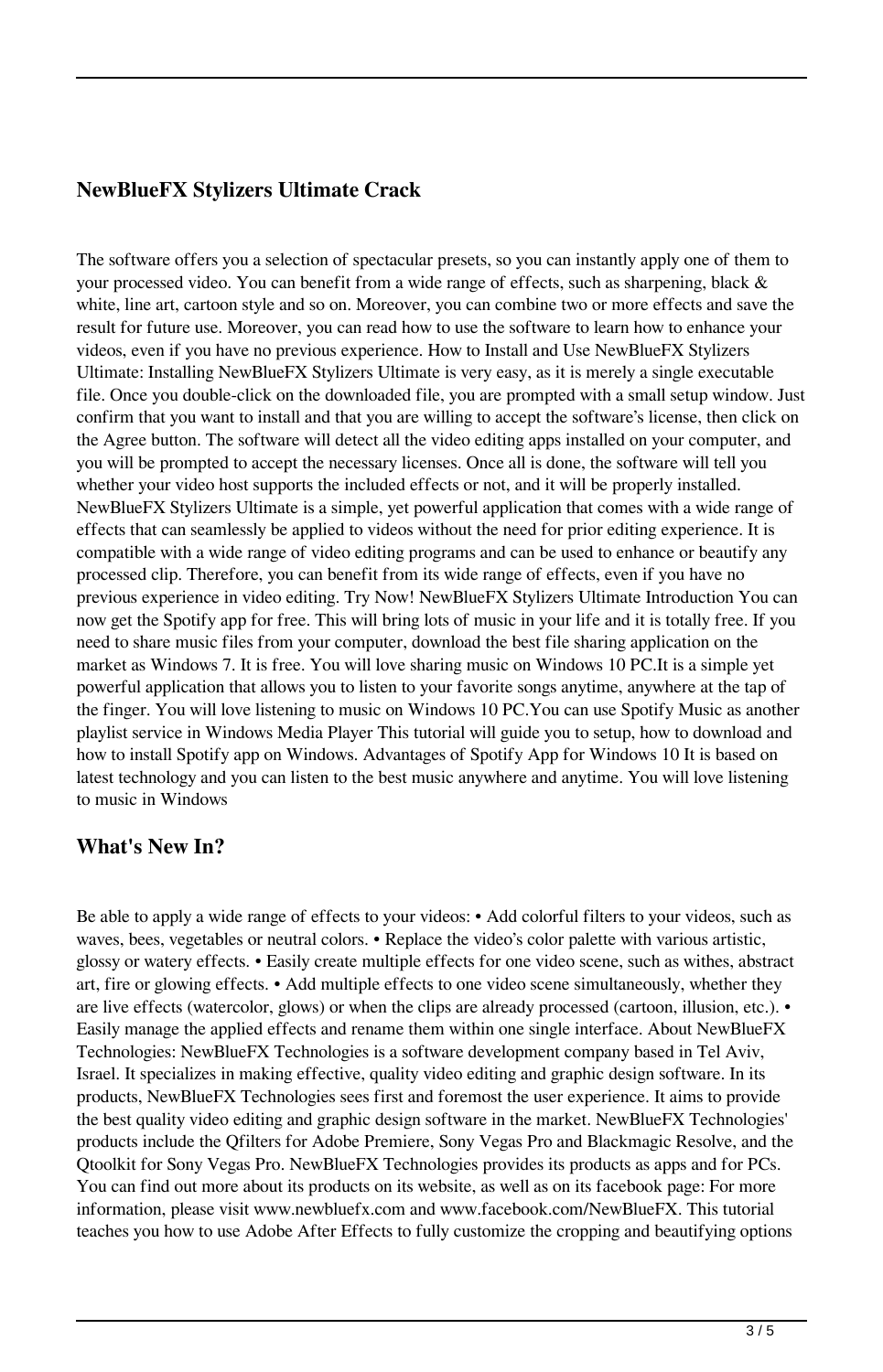in Adobe Premiere Pro. Ported, optimized and re-released from Adobe After Effects CC 2017, this tutorial uses the latest Adobe Premiere Pro CC 2017 to ensure compatibility. It comes with a video file that you can use directly within your Premiere Pro Editor to follow the steps that we teach. (Brushes, keyframes and all other adjustments are done in Adobe Premiere Pro) ►Check out the tutorials in the rest of the Mini-Tutorial Series: ►If you are having issues or have questions about the content in this tutorial, head over to the video description section for help. you you can hire me to teach you how to make